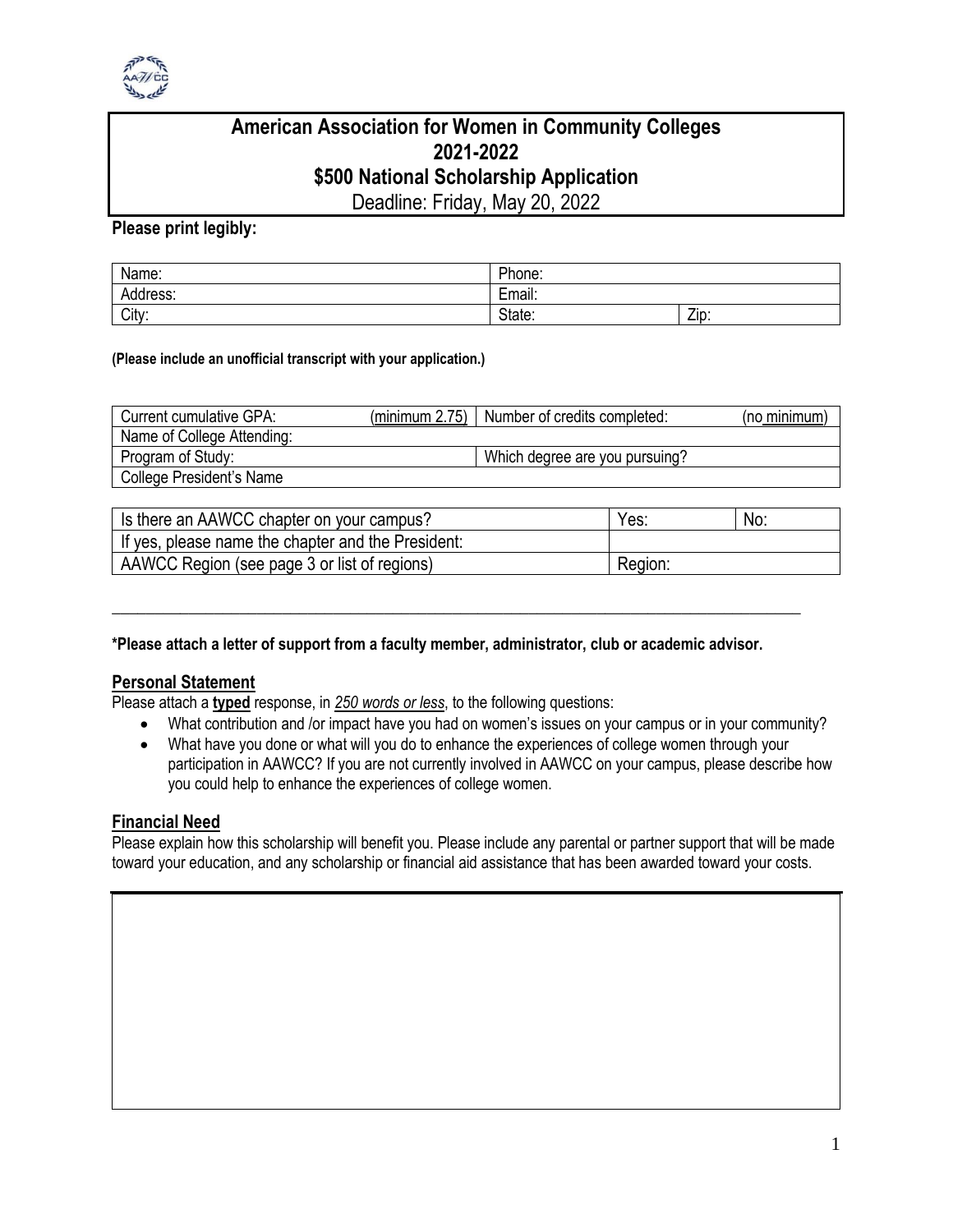## **Employment**

| Are<br>u Curro<br>' working<br>.entiv:<br>VOL.                                                                                 | Yes: | No: | many<br>hours/week.<br>ves<br><br>now |
|--------------------------------------------------------------------------------------------------------------------------------|------|-----|---------------------------------------|
| ററാ<br>Wh.<br>วกวง<br>the t<br>urina<br>vear<br>salarv<br>ካIC<br>ວur<br>expected<br>ac<br>au.<br>Jadem.<br>v<br>IS<br>па<br>мJ |      |     |                                       |

#### **Civic Engagement**

List service learning, public service and / or community activities (campus clubs/organizations, homeless services, advocacy activities, work with religious organizations, etc., in descending order of significance. You have space to list up to six.

| Activity | Role | Dates |
|----------|------|-------|
|          |      |       |
|          |      |       |
|          |      |       |
|          |      |       |
|          |      |       |
|          |      |       |
|          |      |       |

## **Short Bio**

Please include a short bio of 50 words or less. Please print legibly.

**Please submit your scholarship application and all supplemental materials by Friday, May 20, 2022 to your AAWCC Regional Director. Your Regional Director's contact information can be found on the attached sheet.**

**\***Please remember to attach:

- **1.** Unofficial Transcript
- **2.** Letter of AAWCC Chapter Support
- **3.** Personal Statement
- **4.** Financial Need Statement